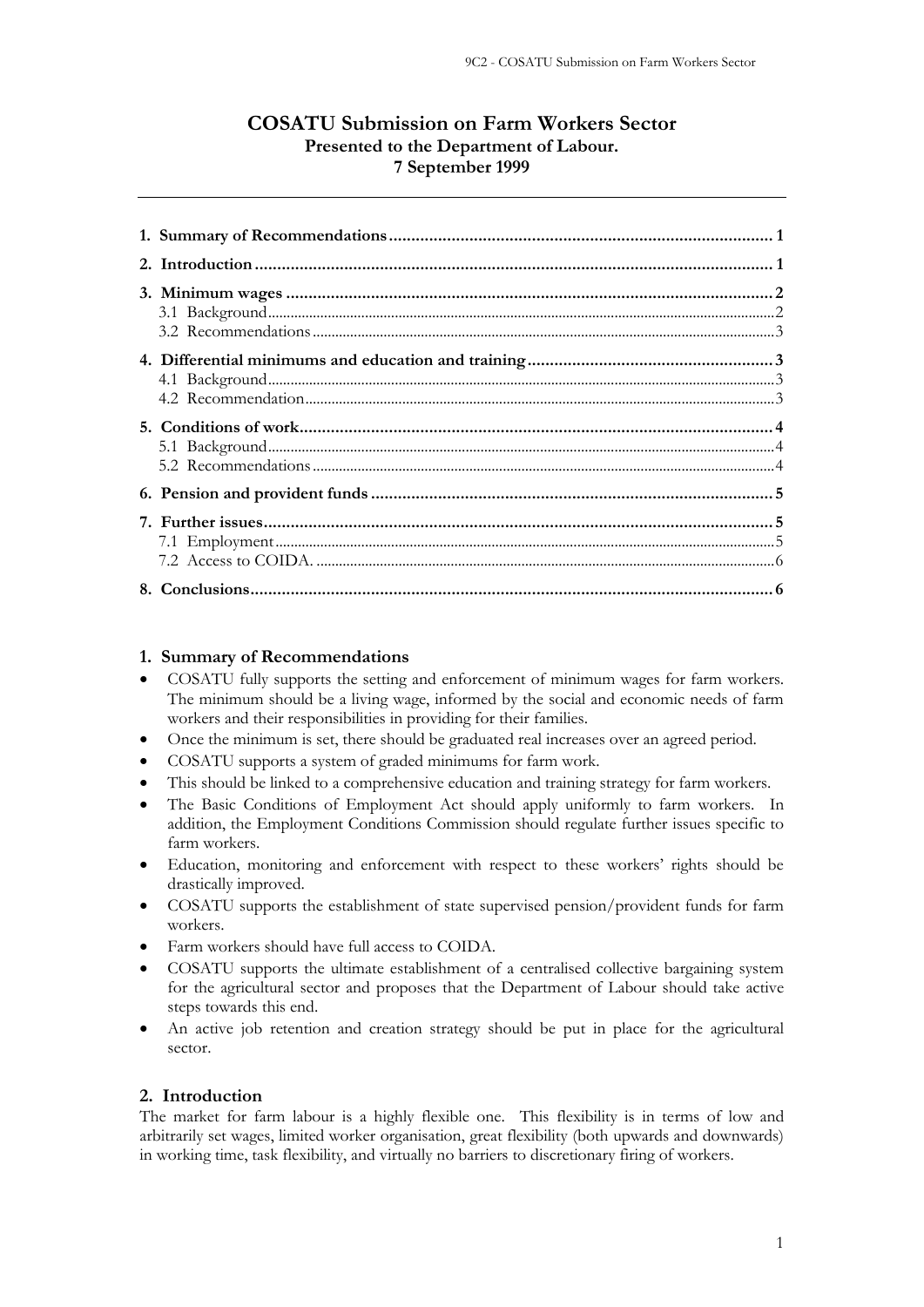According to neo-liberal prescriptions, these characteristics should have made farm work a source of fantastic employment growth. Instead, low wages and unregulated labour relations have prevailed alongside dramatic job losses in the agricultural sector over a period of time.

As the Department of Labour has pointed out earlier this year, employment in the agricultural sector fell by almost 10% since 1989 despite this sector being exempt from virtually all major labour laws until 1995. The few scandalous incidents of abuse of farm workers picked up by the media are just the tip of the iceberg, and are manifestations of the deep-rooted vulnerability and exploitation of farm workers.

There are estimated to be close to a million paid agricultural employees, in the formal agricultural sector, of which about two thirds are full-time employees and the remainder casual and seasonal workers.<sup>1</sup> In addition there are many more undocumented workers, subsistence farmers, labour tenants, and dependent family members. Farm workers are amongst the poorest and most oppressed segments of the labour market, and this sector is thus one of the priorities for comprehensive transformation.

In this context COSATU welcomes the call for public comment by the Department of Labour on minimum wages and conditions for farm workers. The typically apartheid-style power relations in farms have made it difficult for them to comprehensively improve their own wages and conditions. While there have been significant advances in legislation, the *status quo* on the ground remains largely intact. This problem has been recognised *inter alia* in the ANC's Election Manifesto and in the Five Year Programme of the Department of Labour.

We are optimistic that this call for public comment will be the start of a process of consultation which will lead to a concrete improvement in the lives of farm workers, in line with the process for a sectoral determination set out in chapter 8 of the Basic Conditions of Employment Act (BCEA). We also suggest that in the process of investigation of a sectoral determination, reference be made to determinations in other relevant sectors.

In compiling this submission one problem which we noted is the lack of recent and reliable statistics and other research dealing with farm workers. This is perhaps indicative of the general marginalisation of this sector. We recommend that the Department of Labour, in consultation with the Department of Land and Agriculture, liases with Statistics South Africa to improve the available database for this sector.

Our submission will respond to the issues raised in the Call for Public Comment, as well as putting our recommendations in a broader context of transforming this sector. We are also submitting proposals on domestic workers to the parallel investigation.

# **3. Minimum wages**

# **3.1 Background**

Wages in the agricultural sector vary between provinces, ranging from R20 a week to about R280 per week.<sup>2</sup> According to SAAPAWU, the Western Cape is paying higher wages than other provinces. The worst paying provinces are the Eastern Cape, Gauteng, Mpumalanga, Northern Province and KwaZulu-Natal.

Using October Household Survey 1995 data, the average wage, excluding non-wage benefits, is R457 per month. Half of agricultural workers earned R400 or less per month in 1995. The bottom 10% of agricultural workers earned an average of R133 per month, while the top 10% earned an average of R1 065 per month. Looking at the bottom and top 25% of workers the average wage was R193 and R820 respectively.

<sup>&</sup>lt;sup>1</sup> Statistics South Africa, 1996 figures.

<sup>&</sup>lt;sup>2</sup> C. Horton and M. Vilana (1999) "Working conditions of domestic and agricultural workers."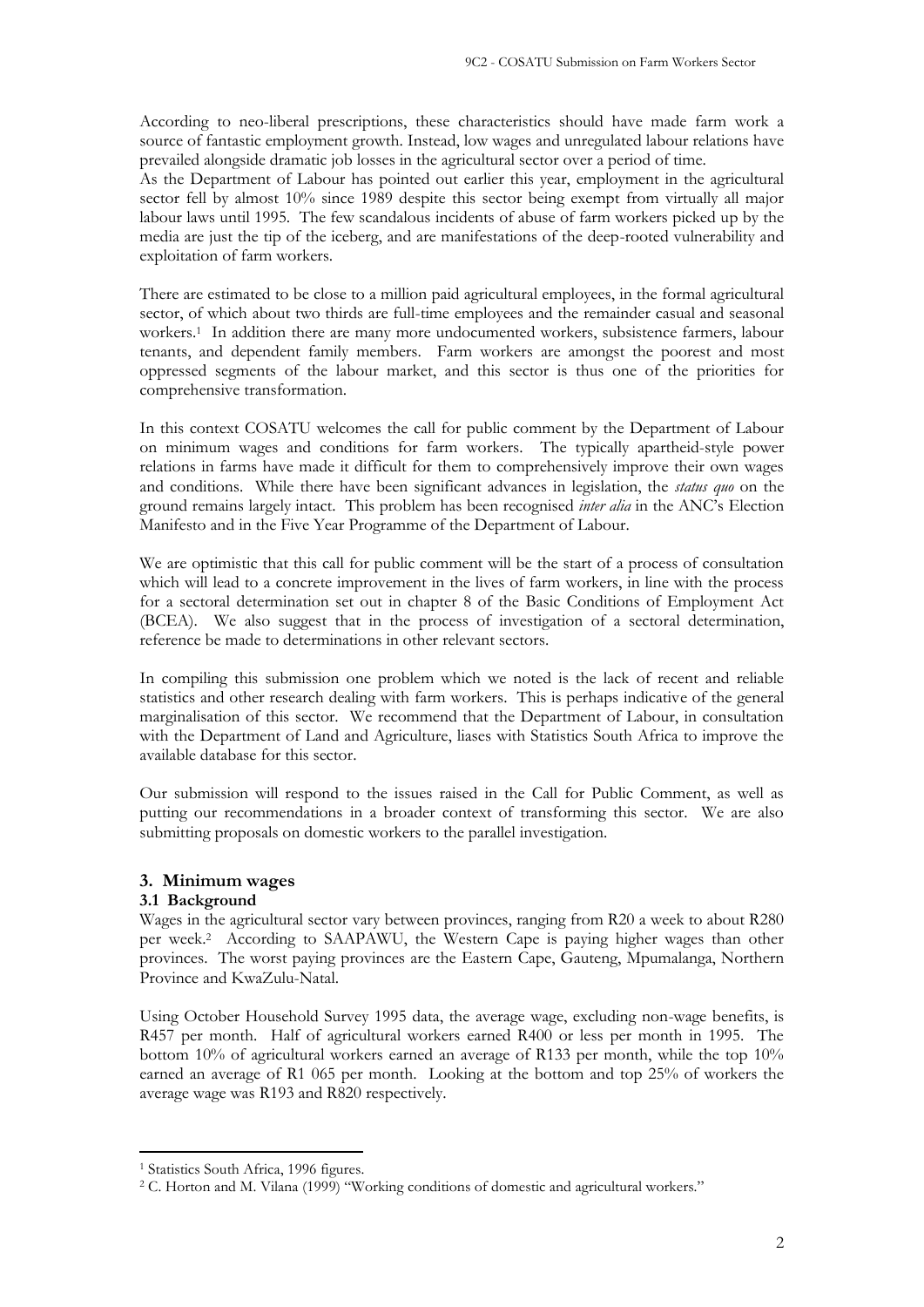### **3.2 Recommendations**

**COSATU fully supports the setting and enforcement of minimum wages for farm workers.** We will not be making a specific recommendation on the actual levels of minimums at this stage of the investigation. The principle is that these minimums would be informed by the social and economic needs of farm workers and their responsibilities in providing for their families. The level should also take into account the fact that employment is only seasonal for many farm workers, as well as the harsh conditions under which they labour.

Over and above the setting of minimum wages, the Department of Labour should along with the union bring employers into a central bargaining forum or council to make uniform implementation and monitoring easier. There could be a possibility of different determinations for different sub-sectors of agriculture, as long as there is a minimum floor which is adhered to across the board.

Despite existing differences in rates of pay between different geographic and socio-economic areas, COSATU in principle opposes the perpetuation of regionally differentiated minimums. However, there may need to be a transition period over which uniformity is established. This should be guided by the principle of reducing regional inequality.

"In kind" payments, often including accommodation and/or food, currently comprise a portion of the wages of many farm workers. These payments are of varying utility to these labourers. Nevertheless, minimum wage regulations would have to take account of in kind payments while avoiding situations where employers use such payments to avoid paying the required minimums. If the ECC is to provide for remuneration in kind, we recommend that in kind payments only be accepted in lieu of money wages by mutual consent of the employer and employee, and furthermore that a ceiling be set on the proportion of wages which can be received in kind. We suggest a ceiling in the region of 25%, so that if for example the minimum wage is R1 600 the minimum money wage is R1 200. Furthermore, the ECC should look at how to regulate in-kind payments to avoid the abuse of their positions of power. This should include stipulating what goods what constitute acceptable in-kind payments and how to set a monetary value to these goods

**We propose that once the minimum is set, there should be graduated real increases over an agreed period**. The aim of this is to raise the living standards of farm workers by providing for real annual increases in minimum wages. After a period to be agreed upon, there should be a **review** of stipulated minimums based on an evaluation of a range of factors.

### **4. Differential minimums and education and training**

The call for public comment also raises the issue of differential minimums for different categories of farm workers. We see this issue as being integrally linked to an education and training strategy for farm workers.

# **4.1 Background**

Farm workers generally have low levels of education and illiteracy is high. Just over a quarter of agricultural labourers have no education and only 20% of labourers have gone beyond Standard 5.

### **4.2 Recommendation**

COSATU supports a system of **graded minimums for farm work** as applies in other industries. In principle, the different levels should be based not on tasks performed, but rather on **skills**. At present, however, there are difficulties in quantifying skills of workers. We thus suggest the **definition of several categories of farm workers, based primarily on what the principal responsibility of the worker is.** A living wage should inform the lowest of these minimums, with other minimums being set over and above this.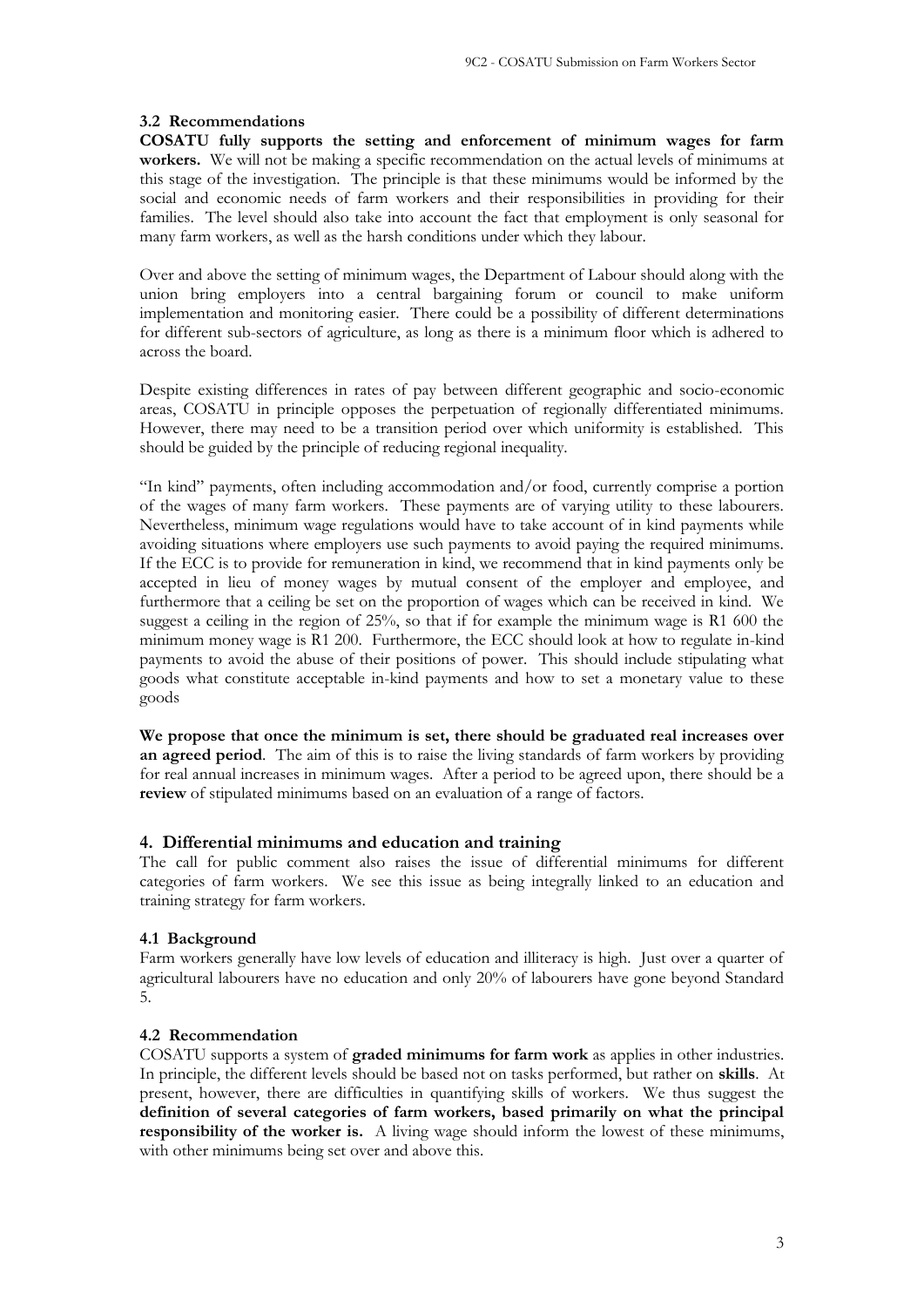The South African Qualifications Authority should develop a system towards recognising and accrediting skills acquired by agricultural workers. Other aspects of an education and training strategy for farm workers would include the provision of **adult basic education and training**, the payment of a **skills levy** by employers, and the provision of **paid time off** for skills development.

## **5. Conditions of work**

### **5.1 Background**

As with domestic workers, the agricultural labour market is also characterised by limited regulation and apartheid social relations. As a consequence workers in this sector suffer the effects of low wages and poor working conditions. Workers in this sector, prior to 1995, were not covered by most labour laws. With the enactment of the Basic Conditions of Employment Act of 1997, agricultural workers were protected by the stipulations on basic conditions of employment. However, the major problem is the enforcement of the Act as agricultural workplaces are scattered and there are too few inspectors to monitor the implementation of the Act. This is exacerbated by social relations in rural areas and the hostility of many farmers to government regulation.

According to SAAPAWU workers work abnormal hours, generally in the region of 9 to 10 hours per day. Working hours are not fixed and depend on the amount of work to be done. Over 49% of agricultural workers work more than a 47 hour week. Approximately 13% work a 60 hour or more working week and 5% work more than 70 hours per week.<sup>3</sup> These exceptionally long working hours indicate that more needs to be done to enforce the Basic Conditions of Employment Act. Very often workers do not get a lunch hour during working hours, and they are often not given leave (particularly sick or compassionate leave). If it so happens that a worker gets sick, and can not work that day, that days wage may often be deducted. In most cases workers do not get paid overtime and many workers work on Sundays and Public Holidays.

### **5.2 Recommendations**

The BCEA should apply uniformly to farm workers, except if and where – by mutual **agreement of stakeholders – there are sector-specific or sub-sector specific characteristics which make the implementation of the BCEA impracticable.**

**The ECC should also make provision on other issues specific to farm workers,** including but not limited to the following:

- regulating the conditions under which deductions from a workers pay can be made.
- reasonable meal intervals and rest periods
- where a uniform is to be worn by the farm worker, this should be provided by the employer at his/her own cost
- where a farm worker resides on the farm, their housing and sanitation should be of a suitable standard.

Measures need to be implemented to ensure the consistent adherence to standards and procedures agreed upon. These include: **educating** farm workers about their rights; stepping **up random inspections and responses to complaints**; and facilitating easier **union access to farms** even where they do no have majority membership. We also recommend **specialised capacity** both within the Directorate of Minimum Standards and labour inspectorates, as well as the allocation of the **necessary resources**, to monitor wages and conditions on farms.<sup>4</sup>

<sup>3</sup> Figures calculated from 1995 October Household Survey.

<sup>4</sup> The reduction in the budget allocated to overall inspections is regrettable and is one of the effects of a macroeconomic policy which prioritises "fiscal discipline".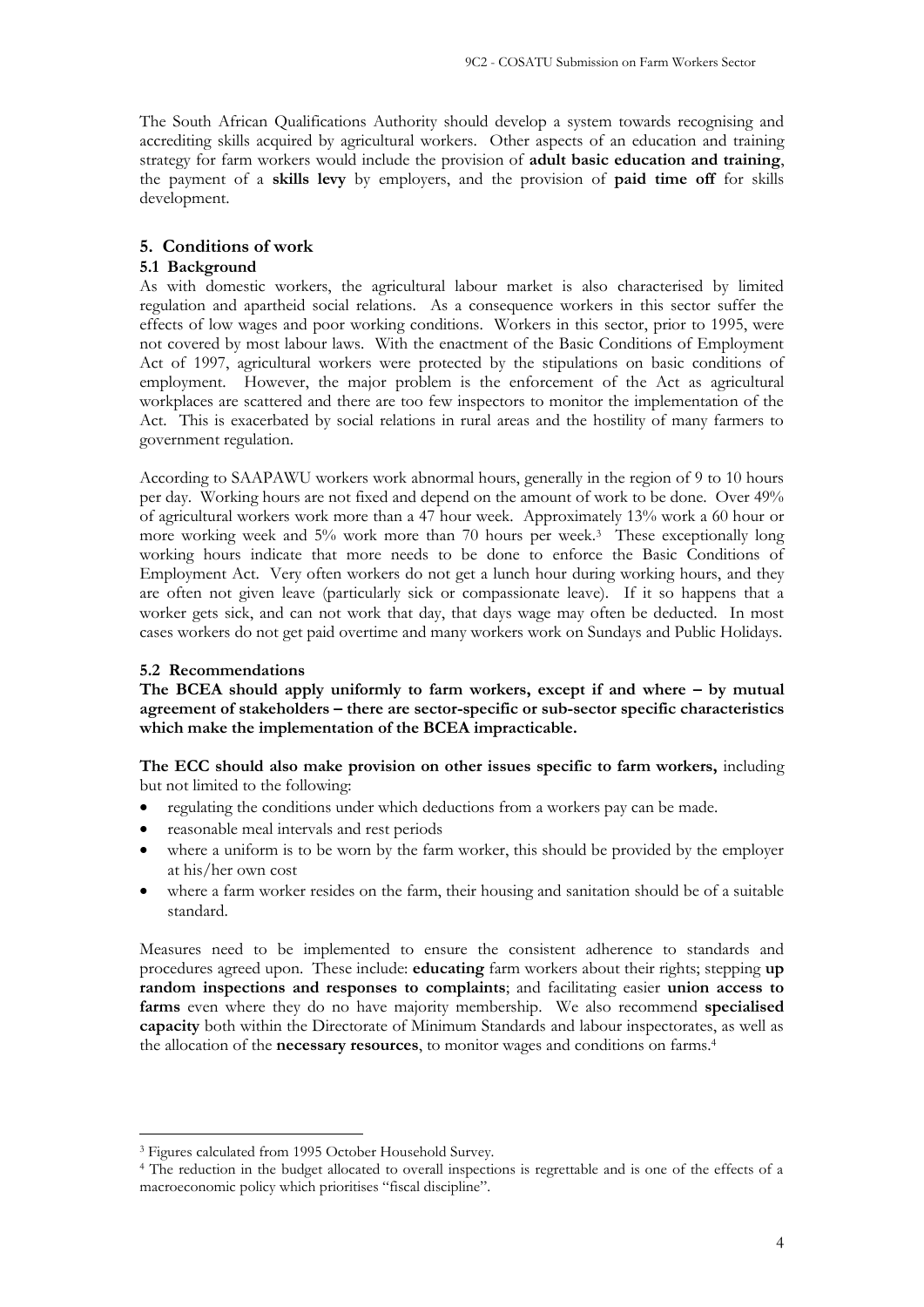# **6. Pension and provident funds**

Most farm workers have no retirement provisions despite working for all their adult lives, often for the same employer. The failure of farmers to provide for their workers' retirement amounts to a cross-subsidisation of these employers by the rest of society. **COSATU thus supports the establishment of pension/provident funds for farm workers.** There would be a need for **state supervision** of these funds. Contributions from both employers and employees should be mandatory, and the added expense of these contributions to workers also needs to be taken into account in the setting of their minimum wage levels. State regulation of a **medical aid scheme** for farm workers should also be investigated.

# **7. Further issues**

# **7.1 Employment**

As discussed earlier, there have been substantial job losses in the agricultural sector, over a protracted period, despite low wages and abysmal working and living conditions. Keeping wages low is clearly no route to employment growth or reinvigoration of the agricultural sector. Rather, the demand for unskilled workers is expected to remain low (or decline) regardless of wage rates.

Even if minimum wages were to lead to some job losses, however, this is not necessarily an argument against their implementation. There is a general consensus that the wage elasticity of demand lies between 0 and –1, meaning that a particular increase in aggregate wage levels (say 10%) would be associated with a fall in employment levels, but of a lesser magnitude (say 7%) (other factors held constant). A wage increase would thus increase the total resources going to workers, even if there are some job losses. Given the fact that the employed – including the working poor – are effectively a social security net for the unemployed and for each other, increased wages would certainly reduce overall inequality and redistribute income more equitably.

Where retrenchments of farm workers are unavoidable, these should be undertaken in line with the **Labour Relations Act** (including the Code of Good practice: Dismissals). This stipulates the need for consultation with affected employees or their representatives in the case of dismissals based on operational requirements, that the employer and employee must attempt to reach consensus on various issues associate with a dismissal, the need for extensive information disclosure by the employer, and other procedural issues. Compliance with these and other relevant provisions should be enforced in the agricultural sector. Furthermore, we reiterate our proposal for the amendment of Section 189 of the Labour Relations Act, which would make dismissals based on operational requirements an issue for negotiation rather than consultation, and which would assist in stemming job losses in the agricultural sector and the economy as a whole.

The ongoing job losses in the agricultural sector need to be addressed, in a way that caters for unavoidable job losses as well as making the sector an active creator of jobs. COSATU has already made a number of proposals in different forums for job retention and creation in the agricultural sector.<sup>5</sup> Implementation of such proposals would complement the advances in regulation being contemplated in the Department of Labour's current investigation.

The promotion of small-scale farmers. Numerous studies, particularly in developing countries, show an inverse relationship between farm size and efficiency of resource use, including employment.

<sup>5</sup> These proposals include the following:

<sup>•</sup> A comprehensive land reform and redistribution programme could have a massive impact. For example, the World Bank has calculated that 2 million full-time jobs could be created in agriculture and related industries through a land reform programme.

<sup>•</sup> Strategies for increasing the labour intensity of agricultural production, and countering the mechanisation of agriculture which was deliberately promoted under apartheid.

<sup>•</sup> Addressing the semi-feudal living and working conditions and employer-employee relationships characterising the farming sector.

<sup>•</sup> Building and transforming agricultural co-operatives.

<sup>•</sup> Decentralisation of processing and storing of agricultural produce.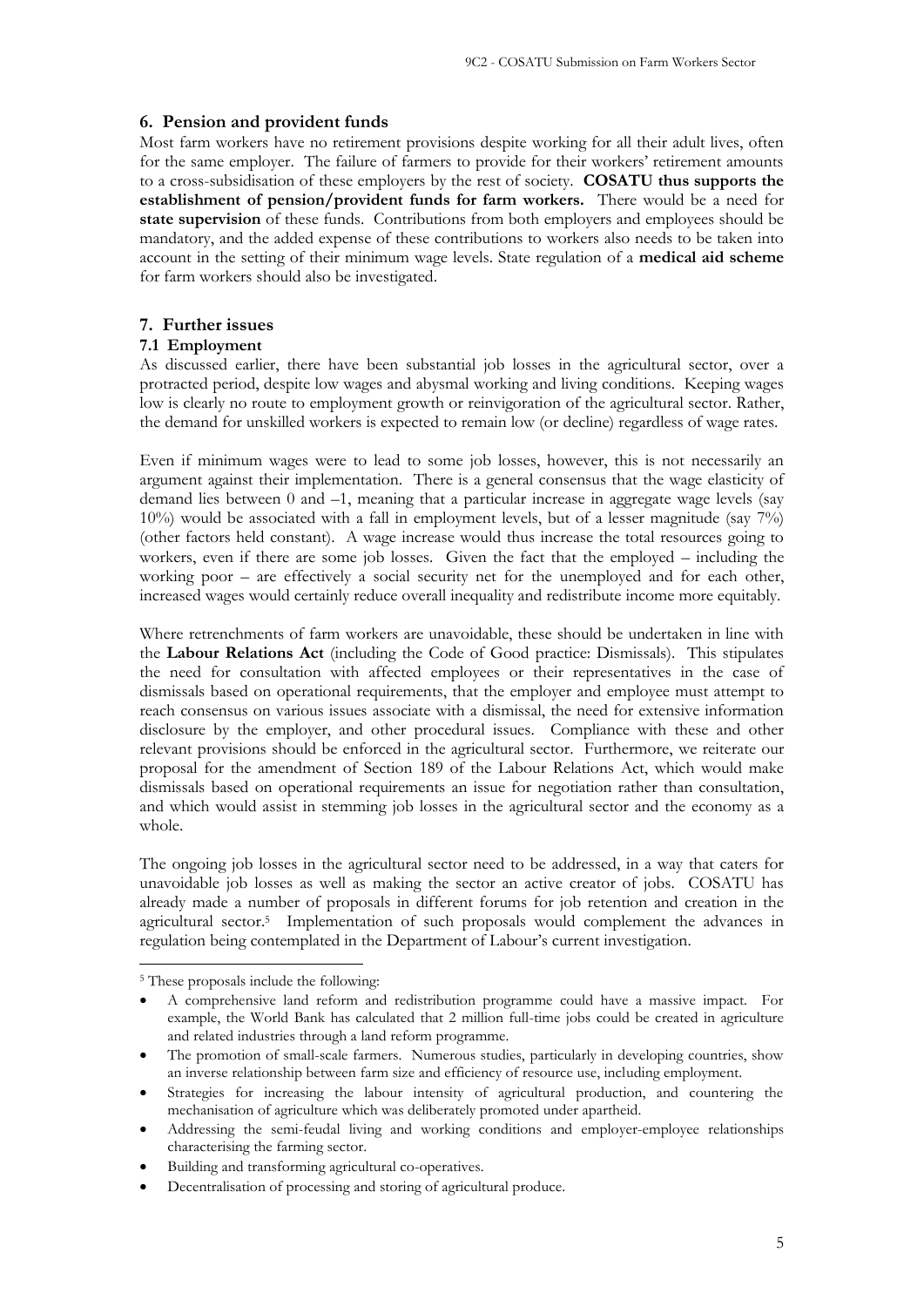# **7.2 Access to COIDA.**

Farm workers face assault from their employers, as well as many other work-place injuries. There remain largely uncovered by the COIDA and access to sick leave may be difficult, and often unpaid. They are also generally uncovered by the UIF, and thus have no unemployment, sick or maternity benefits.

COSATU proposes that farm workers should be brought under the ambits of both the **UIF and COIDA**, enjoying all the benefits and with employers and employees making the requisite contributions.

During the passing of the COIDA Amendments in 1997 the Portfolio Committee on Labour recommended that the Department investigate a number of issues<sup>6</sup>. In our submission to the Department on the Five Year Programme earlier this year, we supported these recommendations. We request a **progress report** on implementation.

## **7.3 Collective bargaining**

As mentioned above, COSATU supports that the agricultural sector should move towards a **collective bargaining** system. The concluding of a collective agreement would obviously replace the sectoral determination for those employers and employees covered by the agreement. Given the problems and imbalances within the sector, we recommend that the Department of Labour investigates what steps can be taken to promote collective bargaining within agriculture.

# **8. Conclusions**

The success of a minimum wage policy in empowering workers and lifting them out of poverty is contingent on its effective implementation. Minimum wages and conditions of employment should be well publicised amongst both employers and employees, and thereafter uniformly enforced with punitive measures against employers who violate them. Minimum wages and employment conditions, once set, should not be subject to downward variation. As proposed earlier in this submission, more resources should be directed towards the monitoring of wages and conditions and access of inspectors and unionists to workplaces should be guaranteed.

<sup>6</sup> These were as follows:

- Pensions to black employees who, prior to June 1997, were excluded from the provisions of the then Workmen's Compensation Act;
- Compensation for low wage earners who, because compensation is based on a percentage of earning, receive less compensation in respect of the same injury or disease as higher paid workers, and are further discriminated against because compensation is not based on the loss of a workers earning capacity but on a percentage assessment of the injury;
- Inclusion of domestic workers under COIDA bearing in mind that this matter has been under investigation since at least 1992;
- Guaranteed inflation-linked pension increase so that, when using his/her discretion to increase monthly earnings payable in terms of section 49 and 54 of the existing COIDA, the Commissioner will ensure that the increase is at least equal to the inflation rate as measured by the Consumer Price Index (CPI) of the preceding year;
- Consultation with the Board when making appointments to Regional Medical Advisory Panels;
- The principle of extending COIDA to cover sexual harassment and the practical ways which this can be achieved;
- A review of the Merit Rebate system to take into account the fact that the system acts also as a disincentive to report injuries and diseases and that some or all of the money funding the system could be used to finance other improvements the Committee has recommended above; and
- A review of the entire compensation with the possibility of incorporating the Mutual
- Associations into a consolidated structure. Any lifting of the restrictions placed on the Mutual Associations by section 84(1)(b) of the current Act should be part of this review.